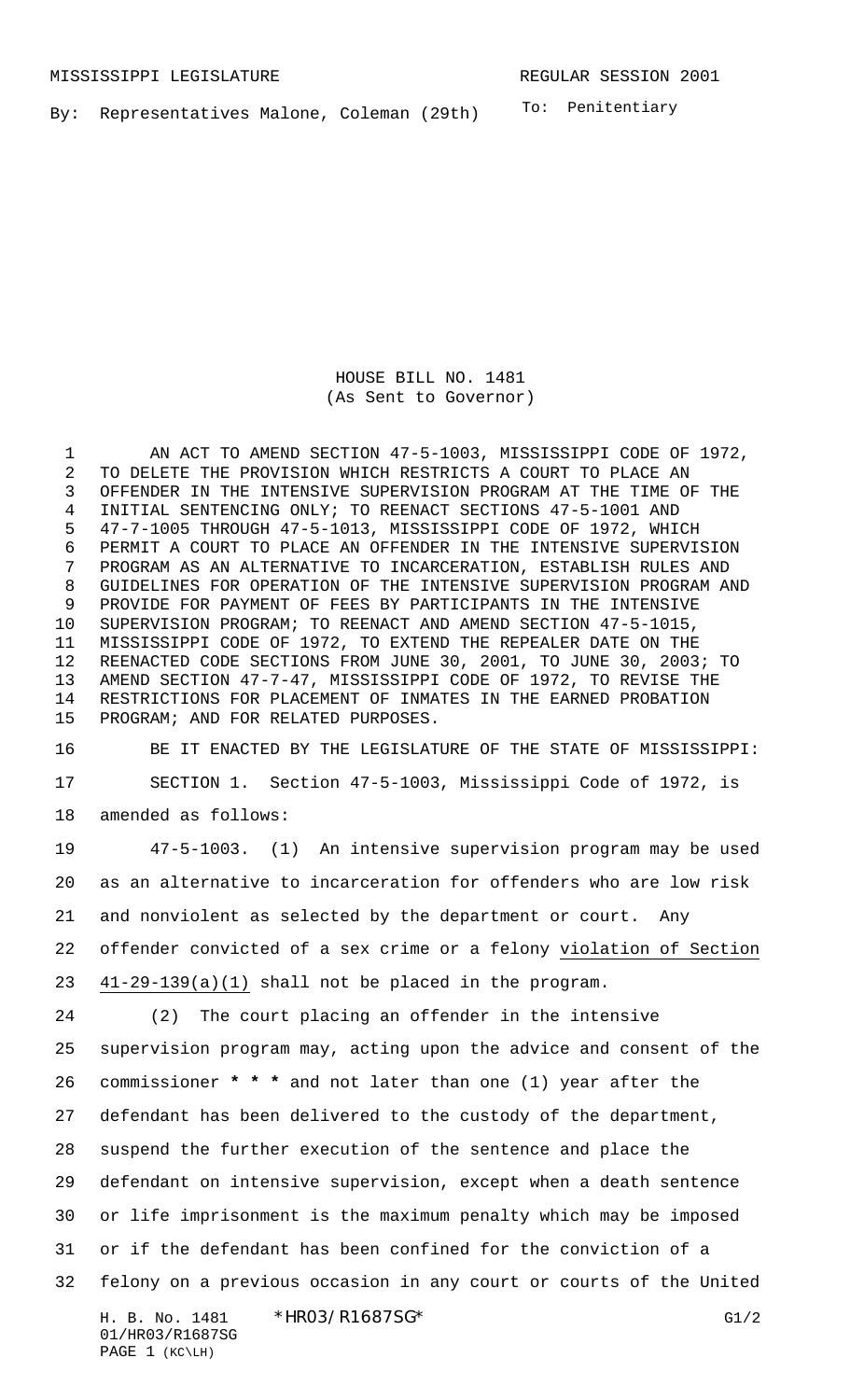States and of any state or territories thereof or has been convicted of a felony involving the use of a deadly weapon.

 (3) To protect and to ensure the safety of the state's citizens, any offender who violates an order or condition of the intensive supervision program shall be arrested by the correctional field officer and placed in the actual custody of the Department of Corrections. Such offender is under the full and complete jurisdiction of the department and subject to removal from the program by the classification committee.

 (4) When any circuit or county court places an offender in an intensive supervision program, the court shall give notice to the Mississippi Department of Corrections within fifteen (15) days of the court's decision to place the offender in an intensive supervision program. Notice shall be delivered to the central office of the Mississippi Department of Corrections and to the regional office of the department which will be providing supervision to the offender in an intensive supervision program.

 The courts may not require an offender to complete the intensive supervision program as a condition of probation or post-release supervision.

 SECTION 2. Section 47-5-1001, Mississippi Code of 1972, is reenacted as follows:

 47-5-1001. For purposes of Sections 47-5-1001 through 47-5-1015, the following words shall have the meaning ascribed herein unless the context shall otherwise require:

 (a) "Approved electronic monitoring device" means a device approved by the department which is primarily intended to record and transmit information regarding the offender's presence or nonpresence in the home.

 (b) "Correctional field officer" means the supervising probation and parole officer in charge of supervising the offender.

H. B. No. 1481 \*HR03/R1687SG\* 01/HR03/R1687SG PAGE 2 (KC\LH)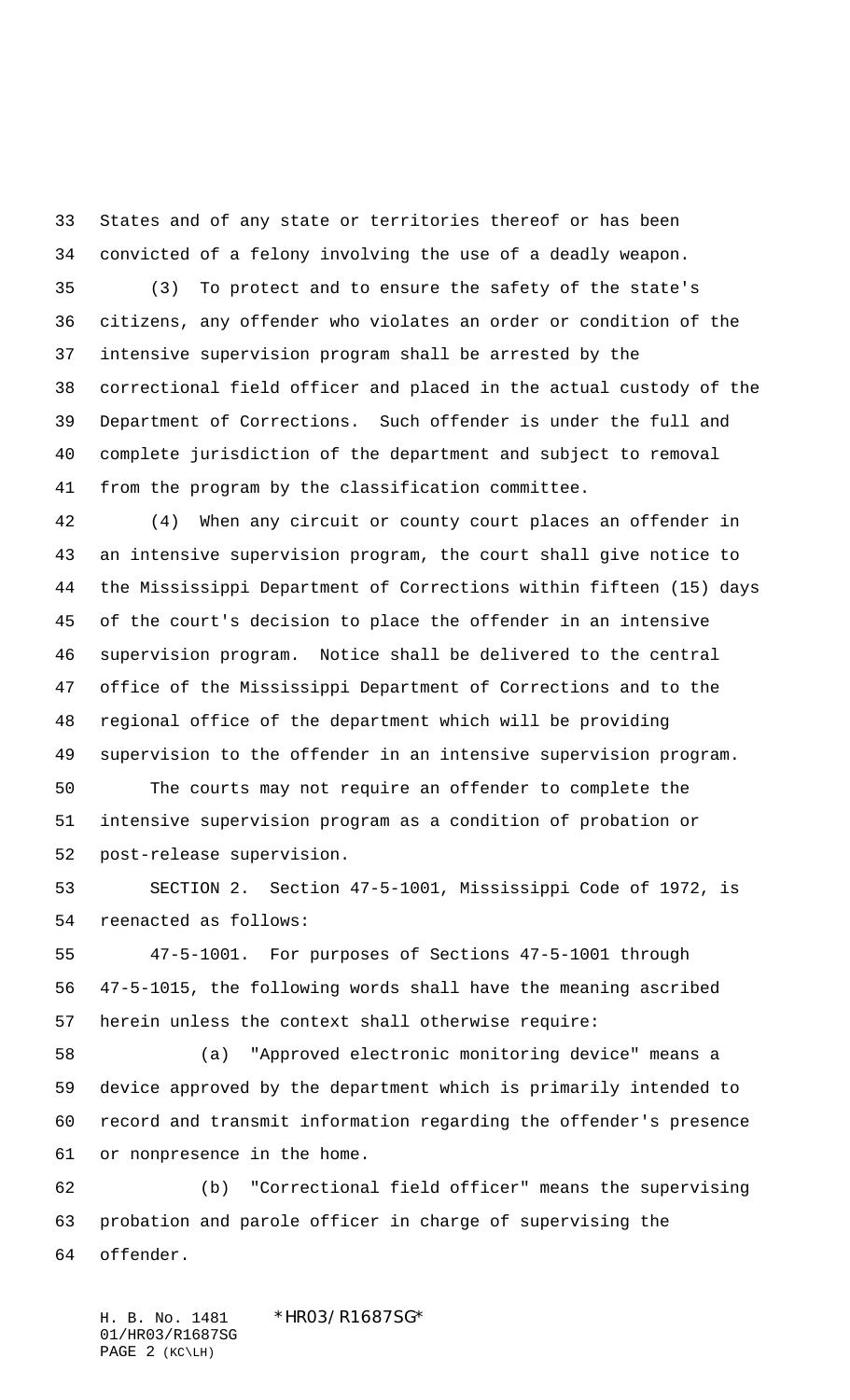H. B. No. 1481 \*HR03/R1687SG\* 01/HR03/R1687SG PAGE 3 (KC\LH) (c) "Court" means a circuit court having jurisdiction to place an offender to the intensive supervision program. (d) "Department" means the Department of Corrections. (e) "House arrest" means the confinement of a person convicted or charged with a crime to his place of residence under the terms and conditions established by the department or court. (f) "Operating capacity" means the total number of state offenders which can be safely and reasonably housed in facilities operated by the department and in local or county jails or other facilities authorized to house state offenders as certified by the department, subject to applicable federal and state laws and rules and regulations. (g) "Participant" means an offender placed into an intensive supervision program. SECTION 3. Section 47-5-1005, Mississippi Code of 1972, is reenacted as follows: 47-5-1005. (1) The department shall promulgate rules that prescribe reasonable guidelines under which an intensive supervision program shall operate. These rules shall include, but not be limited to, the following: (a) The participant shall remain within the interior premises or within the property boundaries of his or her residence at all times during the hours designated by the correctional field officer. (b) Approved absences from the home may include, but are not limited to, the following: (i) Working or employment approved by the court or 92 department and traveling to or from approved employment; (ii) Unemployed and seeking employment approved 94 for the participant by the court or department; (iii) Undergoing medical, psychiatric, mental health treatment, counseling or other treatment programs approved 97 for the participant by the court or department;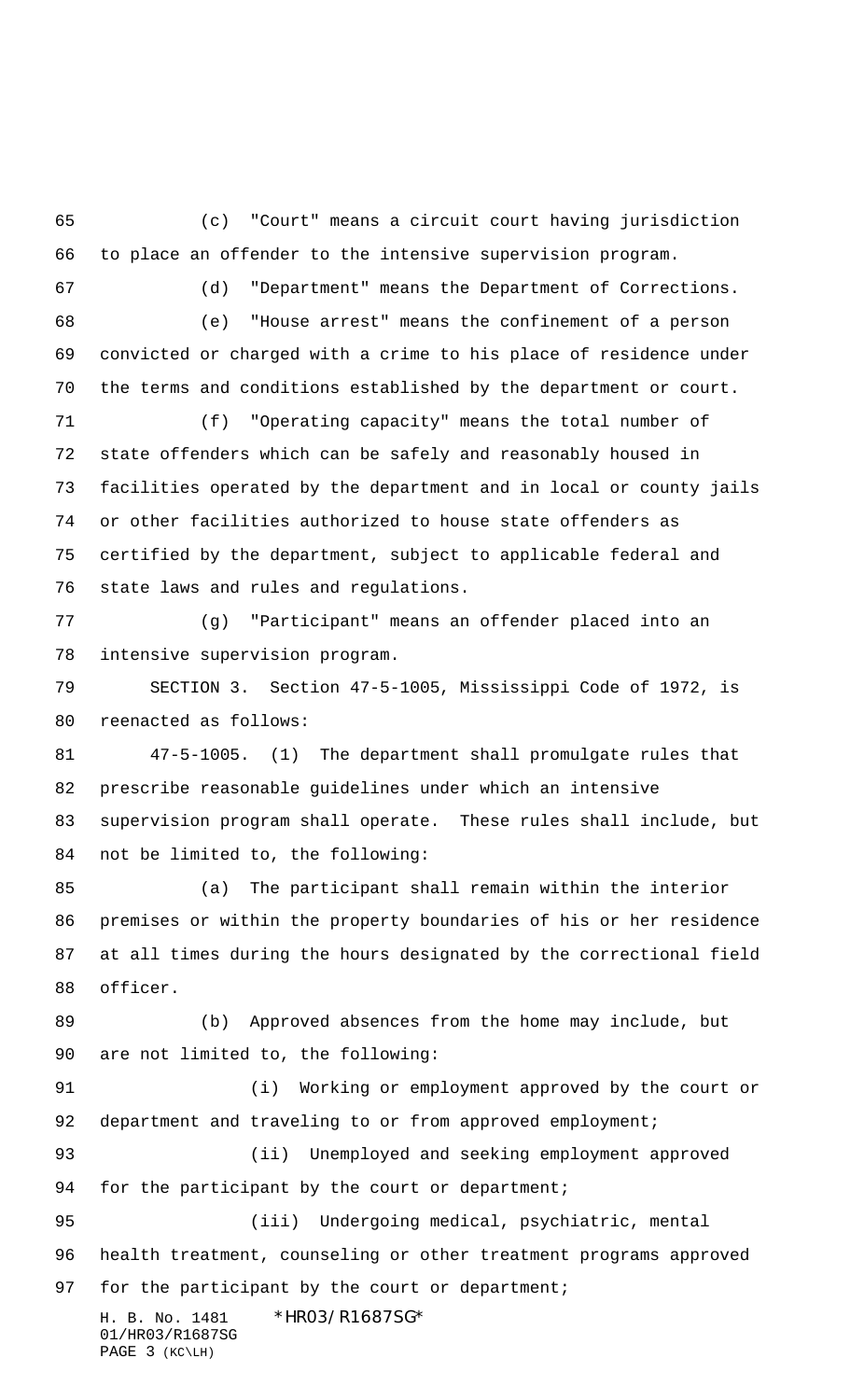(iv) Attending an educational institution or a 99 program approved for the participant by the court or department; (v) Participating in community work release or community service program approved for the participant by the court or department; or

 (vi) For another compelling reason consistent with the public interest, as approved by the court or department.

 (2) The department shall select and approve all electronic monitoring devices used under Sections 47-5-1001 through 47-5-1015.

 (3) The department may lease the equipment necessary to implement the intensive supervision program and to contract for the monitoring of such devices. The department is authorized to select the lowest price and best source in contracting for these services.

 SECTION 4. Section 47-5-1007, Mississippi Code of 1972, is reenacted as follows:

 47-5-1007. (1) Any participant in the intensive supervision program who engages in employment shall pay a monthly fee to the department for each month such person is enrolled in the program. The department may waive the monthly fee if the offender is a full-time student or is engaged in vocational training. Money received by the department from participants in the program shall be deposited into a special fund which is hereby created in the State Treasury. It shall be used, upon appropriation by the Legislature, for the purpose of helping to defray the costs involved in administering and supervising such program. Unexpended amounts remaining in such special fund at the end of a fiscal year shall not lapse into the State General Fund, and any interest earned on amounts in such special fund shall be deposited to the credit of the special fund.

H. B. No. 1481 \*HR03/R1687SG\* 01/HR03/R1687SG PAGE 4 (KC\LH)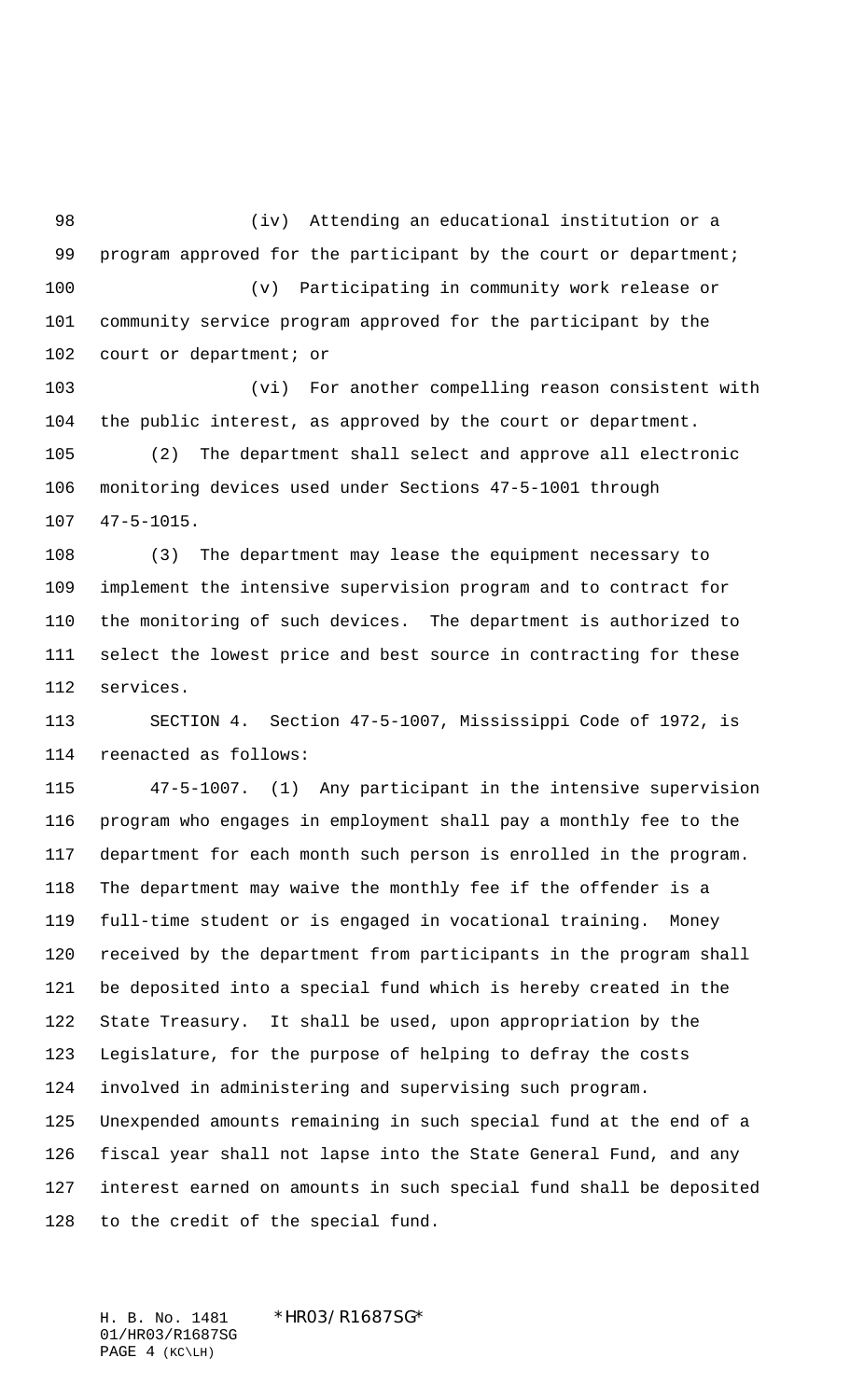(2) The participant shall admit any correctional officer into his residence at any time for purposes of verifying the participant's compliance with the conditions of his detention. (3) The participant shall make the necessary arrangements to allow for correctional officers to visit the participant's place of education or employment at any time, based upon the approval of the educational institution or employer, for the purpose of verifying the participant's compliance with the conditions of his detention.

 (4) The participant shall acknowledge and participate with the approved electronic monitoring device as designated by the department at any time for the purpose of verifying the participant's compliance with the conditions of his detention.

 (5) The participant shall be responsible for and shall maintain the following:

 (a) A working telephone line in the participant's home; (b) A monitoring device in the participant's home, or on the participant's person or both; and

 (c) A monitoring device in the participant's home and on the participant's person in the absence of a telephone.

 (6) The participant shall obtain approval from the correctional field officer before the participant changes residence.

 (7) The participant shall not commit another crime during the period of home detention ordered by the court or department.

 (8) Notice shall be given to the participant that violation of the order of home detention shall subject the participant to prosecution for the crime of escape as a felony.

 (9) The participant shall abide by other conditions as set by the department.

 SECTION 5. Section 47-5-1009, Mississippi Code of 1972, is reenacted as follows:

H. B. No. 1481 \*HR03/R1687SG\* 01/HR03/R1687SG PAGE 5 (KC\LH)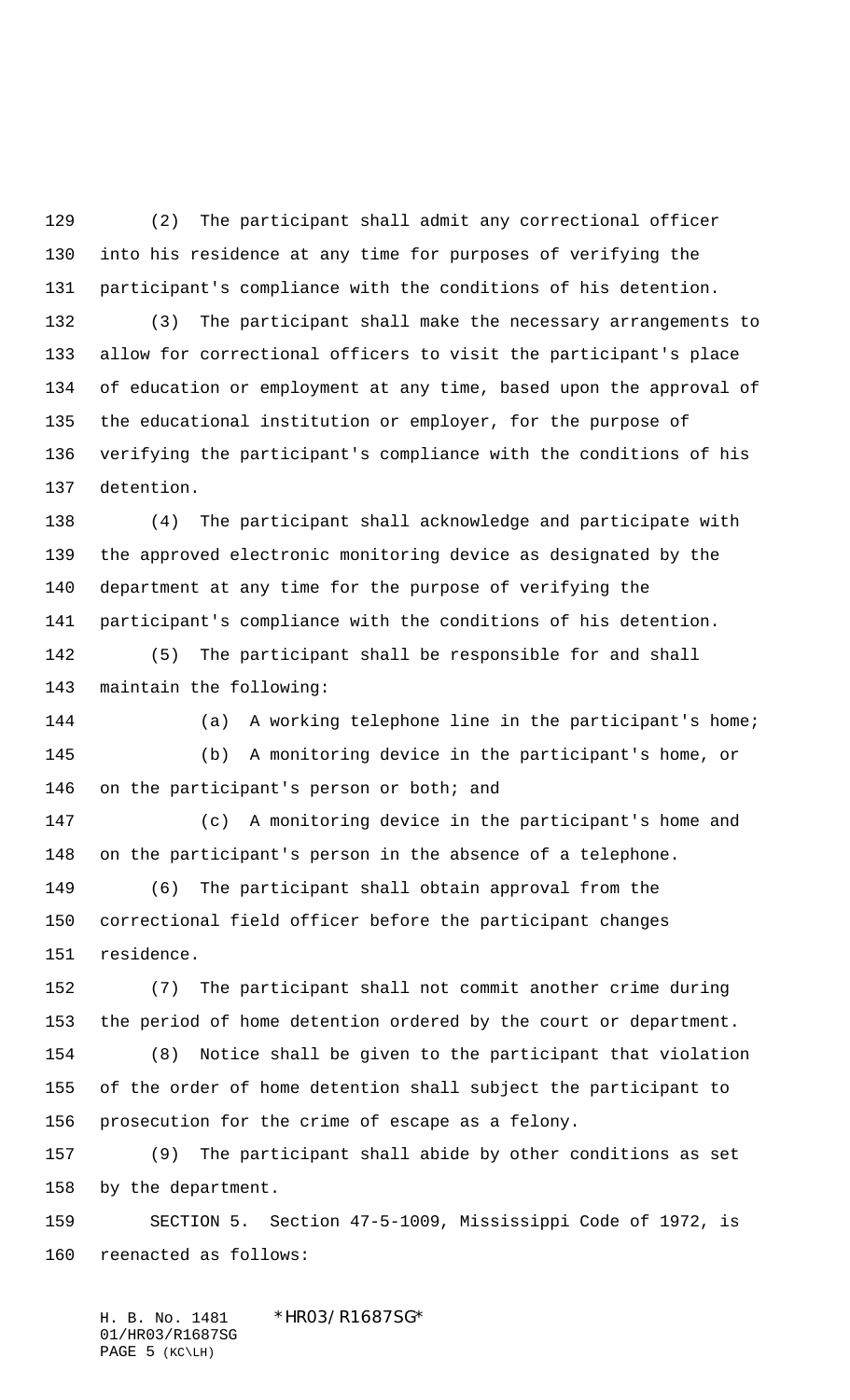47-5-1009. (1) The department shall have absolute immunity from liability for any injury resulting from a determination by a judge or correctional officer that an offender shall be allowed to participate in the electronic home detention program.

 (2) The Department of Audit shall annually audit the records of the department to ensure compliance with Sections 47-5-1001 through 47-5-1015.

 SECTION 6. Section 47-5-1011, Mississippi Code of 1972, is reenacted as follows:

 47-5-1011. (1) Before entering an order for commitment for electronic house arrest, the department shall inform the participant and other persons residing in the home of the nature and extent of the approved electronic monitoring devices by doing the following:

 (a) Securing the written consent of the participant in the program to comply with the rules and regulations of the program.

 (b) Advising adult persons residing in the home of the participant at the time an order or commitment for electronic house arrest is entered and asking such persons to acknowledge the nature and extent of approved electronic monitoring devices.

 (c) Insuring that the approved electronic devices are minimally intrusive upon the privacy of other persons residing in the home while remaining in compliance with Sections 47-5-1001 through 47-5-1015.

 (2) The participant shall be responsible for the cost of equipment and any damage to such equipment. Any intentional damage, any attempt to defeat monitoring, any committing of a criminal offense or any associating with felons or known criminals, shall constitute a violation of the program.

 (3) Any person whose residence is utilized in the program shall agree to keep the home drug and alcohol free and to exclude

H. B. No. 1481 \*HR03/R1687SG\* 01/HR03/R1687SG PAGE 6 (KC\LH)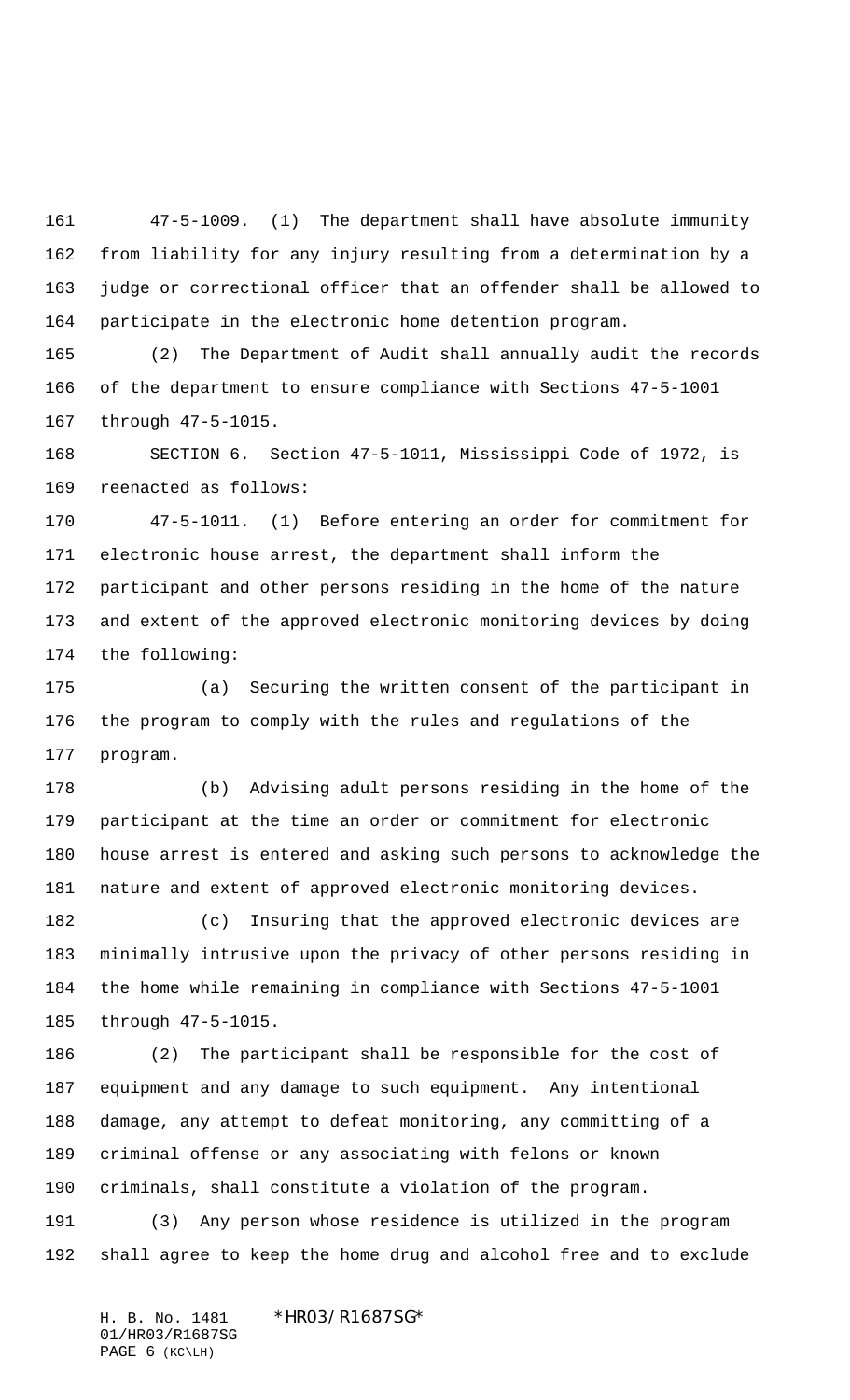known felons and criminals in order to provide a noncriminal environment.

 SECTION 7. Section 47-5-1013, Mississippi Code of 1972, is reenacted as follows:

 47-5-1013. Participants enrolled in an intensive supervision program shall be required to:

 (a) Maintain employment if physically able, or full-time student status at an approved school or vocational trade, and make progress deemed satisfactory to the correctional field officer, or both, or be involved in supervised job searches.

 (b) Pay restitution and program fees as directed by the department. Program fees shall not be less than Fifty Dollars (\$50.00) nor more than the actual cost of the program. The sentencing judge may charge a program fee of less than Fifty Dollars (\$50.00) in cases of extreme financial hardship, when such judge determines that the offender's participation in the program would provide a benefit to his community. Program fees shall be deposited in the special fund created in Section 47-5-1007.

 (c) Establish a place of residence at a place approved by the correctional field officer, and not change his residence without the officer's approval. The correctional officer shall be allowed to inspect the place of residence for alcoholic beverages, controlled substances and drug paraphernalia.

 (d) Remain at his place of residence at all times except to go to work, to attend school, to perform community service and as specifically allowed in each instance by the correctional field officer.

 (e) Allow administration of drug and alcohol tests as requested by the field officer.

 (f) Perform not less than ten (10) hours of community service each month.

H. B. No. 1481 \*HR03/R1687SG\* 01/HR03/R1687SG PAGE 7 (KC\LH)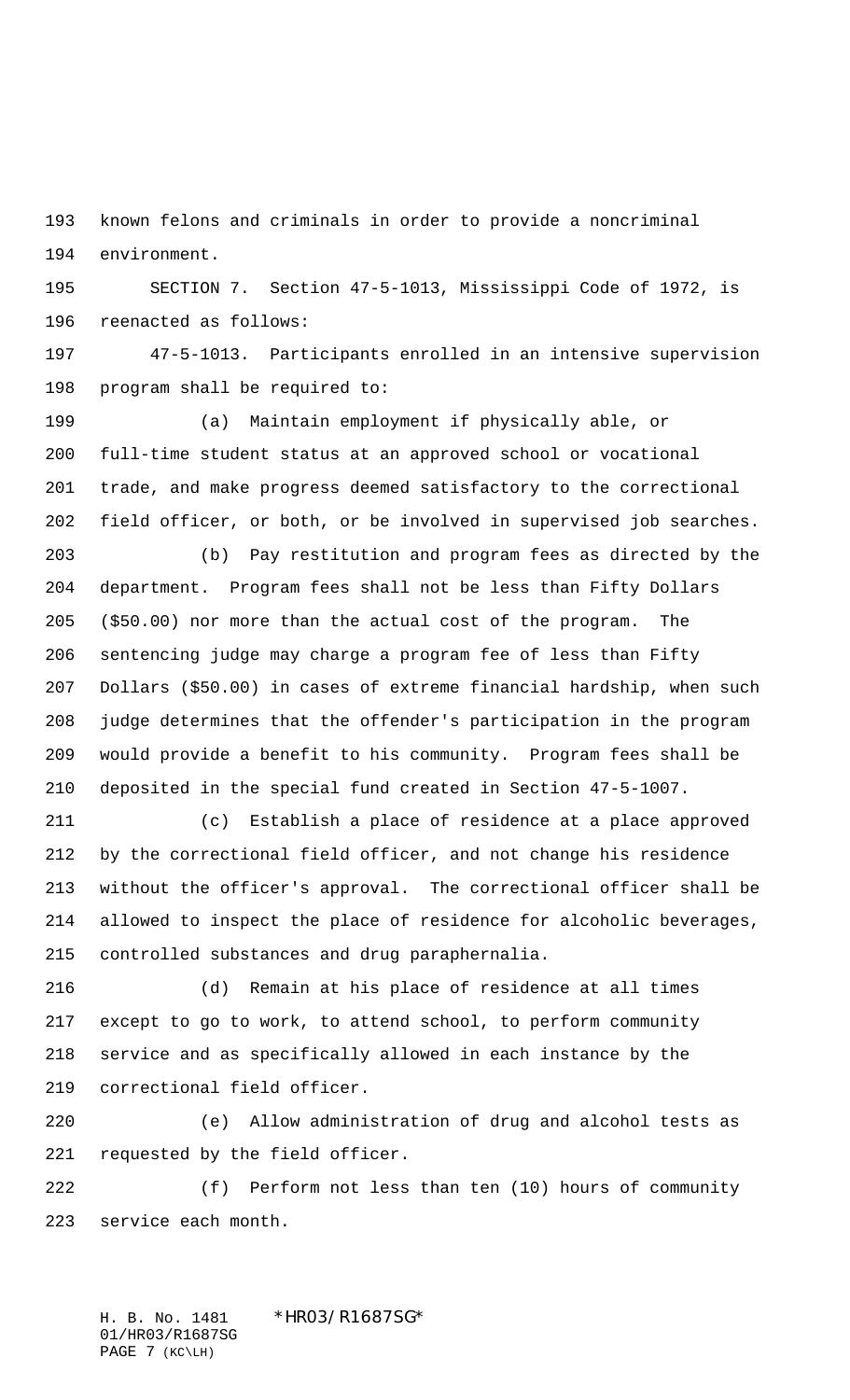(g) Meet any other conditions imposed by the court to meet the needs of the offender and limit the risks to the community.

 SECTION 8. Section 47-5-1015, Mississippi Code of 1972, is reenacted and amended as follows:

 47-5-1015. Sections 47-5-1001 through 47-5-1015 shall stand repealed after June 30, 2003.

 SECTION 9. Section 47-7-47, Mississippi Code of 1972, is amended as follows:

 47-7-47. (1) The judge of any circuit court may place an offender on a program of earned probation after a period of confinement as set out herein and the judge may seek the advice of the commissioner and shall direct that the defendant be under the supervision of the department.

 (2) (a) Any circuit court or county court may, upon its own motion, acting upon the advice and consent of the commissioner **\* \* \*** not earlier than thirty (30) days nor later than one (1) year after the defendant has been delivered to the custody of the department, to which he has been sentenced, suspend the further execution of the sentence and place the defendant on earned probation, except when a death sentence or life imprisonment is the maximum penalty which may be imposed or if the defendant has been confined two (2) or more times for the conviction of a felony on a previous occasion in any court or courts of the United States and of any state or territories thereof or has been convicted of a felony involving the use of a deadly weapon.

 (b) The authority granted in this subsection shall be exercised by the judge who imposed sentence on the defendant, or his successor.

H. B. No. 1481 \*HRO3/R1687SG\* 01/HR03/R1687SG PAGE 8 (KC\LH) (c) The time limit imposed by paragraph (a) of this subsection is not applicable to those defendants sentenced to the custody of the department prior to April 14, 1977. Persons who